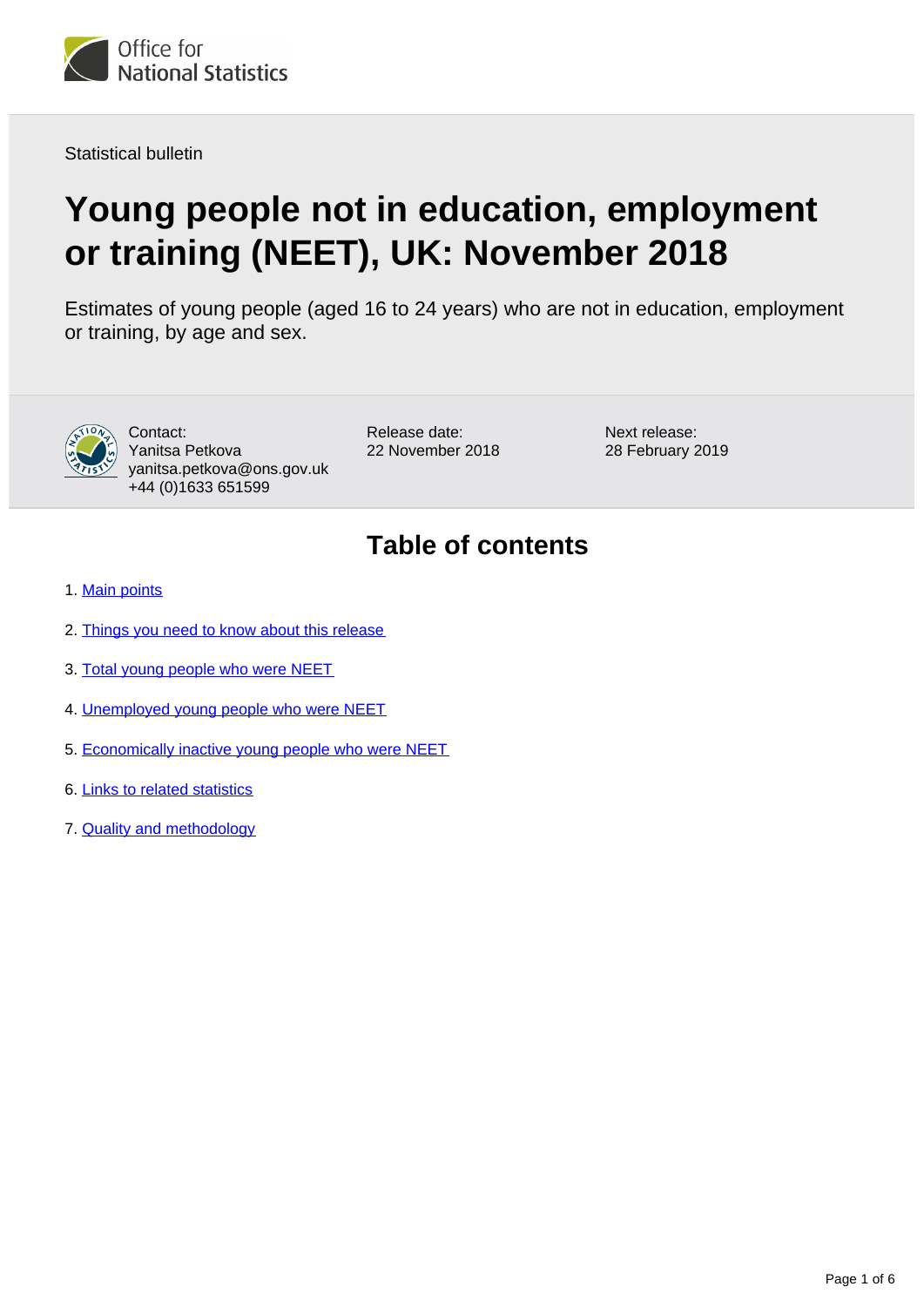## <span id="page-1-0"></span>**1 . Main points**

For July to September 2018:

- There were 760,000 young people (aged 16 to 24 years) in the UK who were not in education, employment or training (NEET); this number decreased by 23,000 from April to June 2018 and was down 29,000 when compared with July to September 2017.
- The percentage of all young people in the UK who were NEET was 10.9%; the proportion was down 0.3 percentage points from April to June 2018 and down 0.3 percentage points from July to September 2017.
- Of all young people in the UK who were NEET, 37.0% were looking for work and available for work and therefore classified as unemployed; the remainder were either not looking for work and/or not available for work and therefore classified as economically inactive.

### <span id="page-1-1"></span>**2 . Things you need to know about this release**

This statistical bulletin contains estimates for young people not in education, employment or training (NEET) in the UK. An [article providing background information \(PDF, 89KB\)](http://webarchive.nationalarchives.gov.uk/20160204094749/http:/ons.gov.uk/ons/guide-method/method-quality/specific/labour-market/articles-and-reports/young-people-who-are-neet.pdf) is available. The bulletin is published quarterly in March, May, August and November. All estimates discussed in this statistical bulletin are for the UK and are seasonally adjusted.

Statistics in this bulletin are used to help monitor progress towards the Sustainable Development Goals (SDGs). Explore the UK data on our [SDGs reporting platform](https://sustainabledevelopment-uk.github.io/).

### **Accuracy and reliability of the survey estimates**

The figures discussed in this statistical bulletin are obtained from the Labour Force Survey (a survey of households) and are therefore estimates, not precise figures. Further information is available in the quality and methodology section of this statistical bulletin.

### **Explanatory information**

#### **Young people**

For this release, young people are defined as those aged 16 to 24 years. Estimates are also produced for the age groups 16 to 17 years and 18 to 24 years and broken down by sex.

#### **Education and training**

A person is considered to be in education or training if any of the following apply: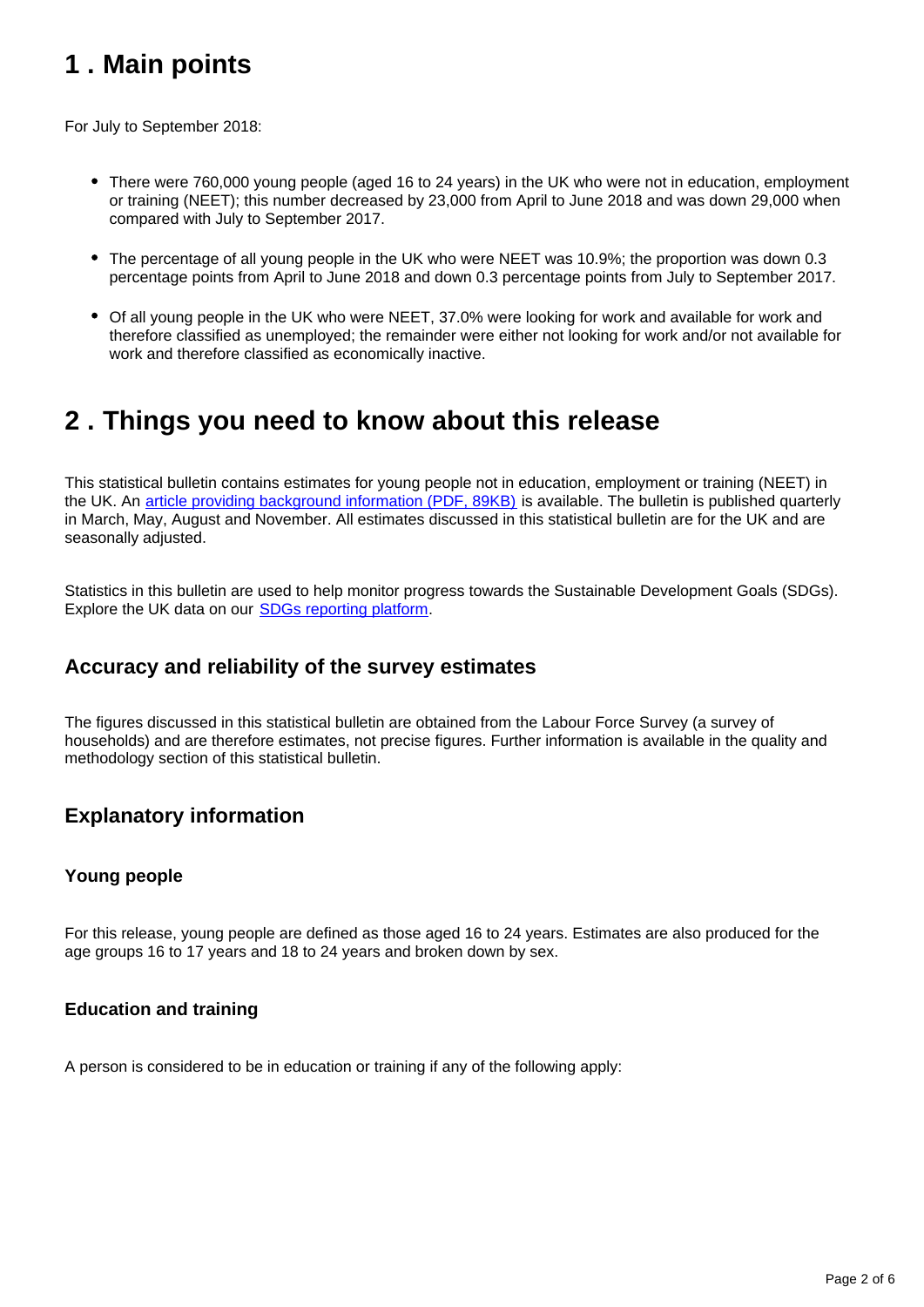- they are enrolled on an education course and are still attending or waiting for term to (re)start
- they are doing an apprenticeship
- they are on a government-supported employment or training programme
- they are working or studying towards a qualification
- they have had job-related training or education in the last four weeks

#### **About labour market statuses**

"In employment" includes all people in some form of paid work, including those working part-time. People not in employment are classed as either unemployed or economically inactive. Unemployed people are those who have been looking for work in the past four weeks and who are available to start work within the next two weeks.

Economically inactive people are those who have not been looking for work and/or who are not available to start work. Examples of economically inactive people include those not looking for work because they are students and those who are looking after dependants at home. These definitions are based on those recommended by the International Labour Organisation (ILO).

#### **Young people not in education, employment or training (NEET)**

Anybody who is not in any of the forms of education or training listed previously and not in employment is considered to be NEET. Consequently, a person identified as NEET will always be either unemployed or economically inactive.

#### **Relationship to other labour market statistics for young people**

Our monthly labour market statistical bulletin includes the dataset Table A06: Educational status, economic [activity and inactivity of young people](http://www.ons.gov.uk/employmentandlabourmarket/peopleinwork/employmentandemployeetypes/datasets/educationalstatusandlabourmarketstatusforpeopleagedfrom16to24seasonallyadjusteda06sa). The NEET statistics and the Table A06 statistics are both derived from the Labour Force Survey and use the same labour market statuses; however, the educational statuses are derived differently.

For Table A06, the educational status is based on participation in full-time education only. For NEET statistics, the educational status is based on any form of education or training, as listed previously. Therefore, the Table A06 category "not in full-time education" includes some people who are in part-time education and/or some form of training and who, consequently, should not be regarded as NEET.

### <span id="page-2-0"></span>**3 . Total young people who were NEET**

There were 760,000 young people (aged 16 to 24 years) in the UK who were not in education, employment or training (NEET) in July to September 2018. The number decreased by 23,000 from April to June 2018 and was down 29,000 when compared with July to September 2017.

In July to September 2018, 10.9% of all people aged 16 to 24 years were NEET. The proportion decreased 0.3 percentage points from April to June 2018 and was down 0.3 percentage points from July to September 2017. Figure 1 shows the percentage of people aged 16 to 24 years who were NEET over the last five years.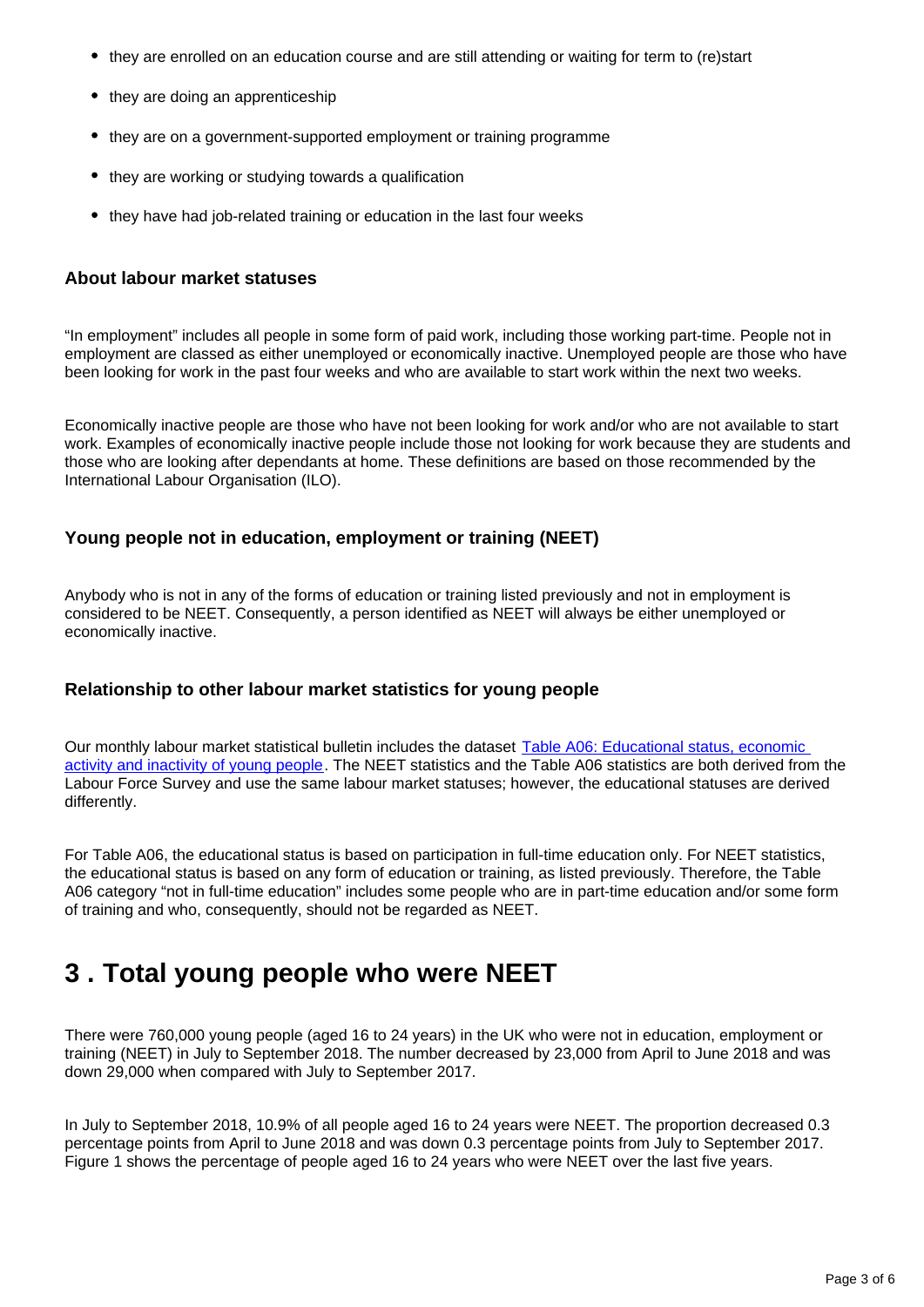#### **Figure 1: People aged 16 to 24 years not in education, employment or training as a percentage of all people aged 16 to 24 years, seasonally adjusted**

#### **UK, July to September 2013 to July to September 2018**

### Figure 1: People aged 16 to 24 years not in education, employment or training as a percentage of all people aged 16 to 24 years, seasonally adjusted

UK, July to September 2013 to July to September 2018



#### **Source: Labour Force Survey, Office for National Statistics**

For July to September 2018, there were 49,000 people aged 16 to 17 years who were NEET, a decrease of 5,000 from April to June 2018 and down 16,000 from July to September 2017. There were 711,000 people aged 18 to 24 years who were NEET, down 18,000 from April to June 2018 and down 13,000 from July to September 2017.

## <span id="page-3-0"></span>**4 . Unemployed young people who were NEET**

Unemployment measures people without a job who have been actively seeking work within the last four weeks and are available to start work in the next two weeks. For July to September 2018, there were 282,000 unemployed young people (aged 16 to 24 years) who were not in education, employment or training (NEET), down 12,000 from April to June 2018 and down 18,000 from July to September 2017.

For July to September 2018, there were:

- 165,000 unemployed men aged 16 to 24 years who were NEET
- 117,000 unemployed women aged 16 to 24 years who were NEET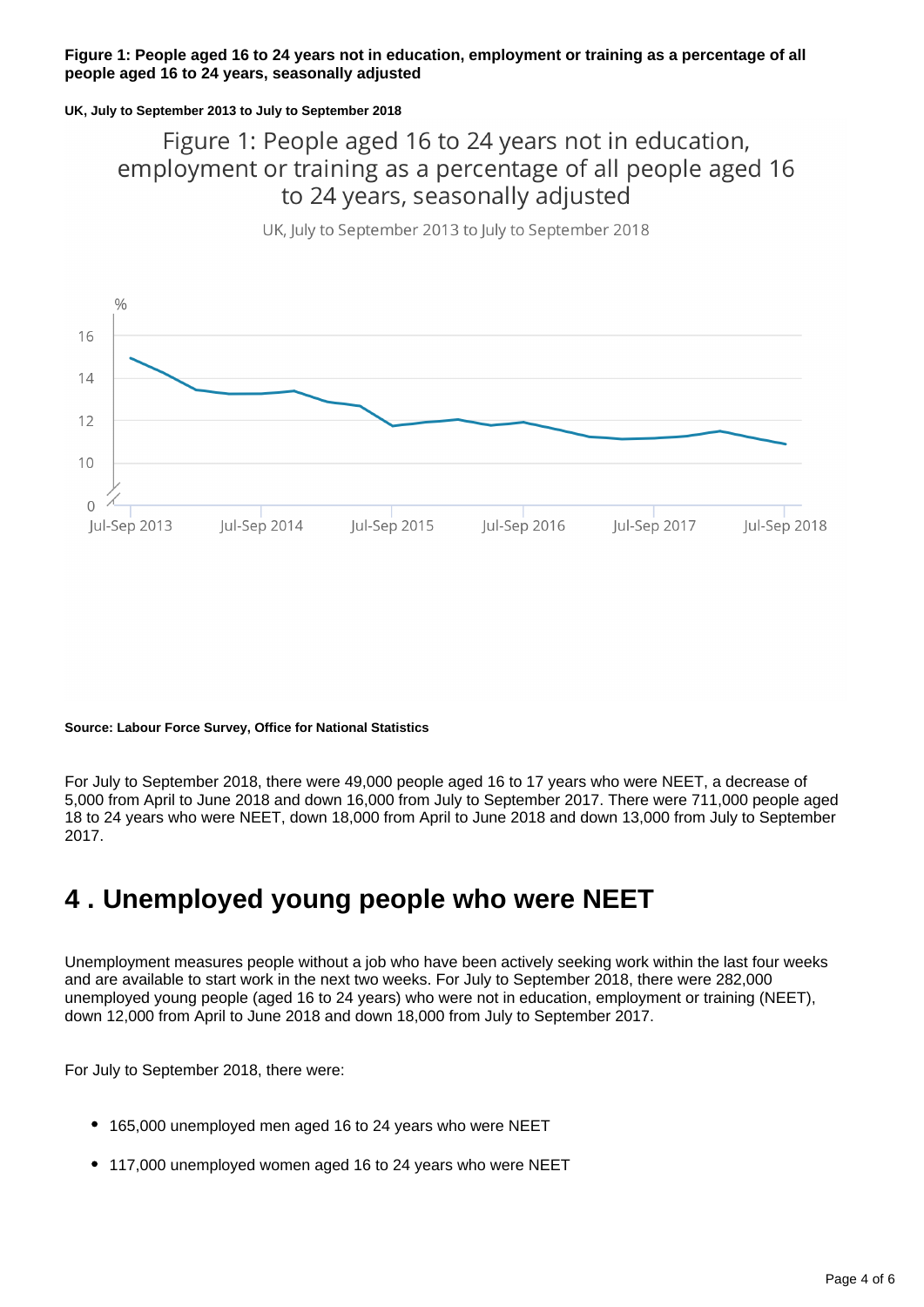## <span id="page-4-0"></span>**5 . Economically inactive young people who were NEET**

Economic inactivity measures people not in employment who have not been seeking work within the last four weeks and/or are unable to start work within the next two weeks. For July to September 2018, there were 479,000 economically inactive young people (aged 16 to 24 years) who were not in education, employment or training (NEET), down 12,000 from April to June 2018 and down 12,000 from July to September 2017.

For July to September 2018, there were:

- 182,000 economically inactive men aged 16 to 24 years who were NEET
- 297,000 economically inactive women aged 16 to 24 years who were NEET

## <span id="page-4-1"></span>**6 . Links to related statistics**

Further statistics on young people in the labour market for the UK were published on 13 November 2018 within the main labour market statistics release and are available in [dataset table A06](https://www.ons.gov.uk/employmentandlabourmarket/peopleinwork/employmentandemployeetypes/datasets/educationalstatusandlabourmarketstatusforpeopleagedfrom16to24seasonallyadjusteda06sa). Information on the availability of [subnational estimates of young people who are NEET \(PDF, 89KB\)](http://webarchive.nationalarchives.gov.uk/20160204094749/http:/ons.gov.uk/ons/guide-method/method-quality/specific/labour-market/articles-and-reports/young-people-who-are-neet.pdf) is also available:

- [NEET estimates for England](https://www.gov.uk/government/collections/statistics-neet)
- [NEET estimates for Scotland](http://www.gov.scot/Topics/Statistics/Browse/Labour-Market/LANEET)
- [NEET estimates for Wales](http://gov.wales/statistics-and-research/young-people-not-education-employment-training/?lang=en)

## <span id="page-4-2"></span>**7 . Quality and methodology**

The [Labour Force Survey \(LFS\) Quality and Methodology Information report](http://www.ons.gov.uk/employmentandlabourmarket/peopleinwork/employmentandemployeetypes/qmis/labourforcesurveylfsqmi) contains important information on:

- the strengths and limitations of the data and how it compares with related data
- uses and users of the data
- how the output was created
- the quality of the output including the accuracy of the data

Further information about the LFS is available from:

- the **[LFS User Guide](https://www.ons.gov.uk/employmentandlabourmarket/peopleinwork/employmentandemployeetypes/methodologies/labourforcesurveyuserguidance)**
- **[LFS Performance and Quality Monitoring Reports](https://www.ons.gov.uk/employmentandlabourmarket/peopleinwork/employmentandemployeetypes/methodologies/labourforcesurveyperformanceandqualitymonitoringreports)**